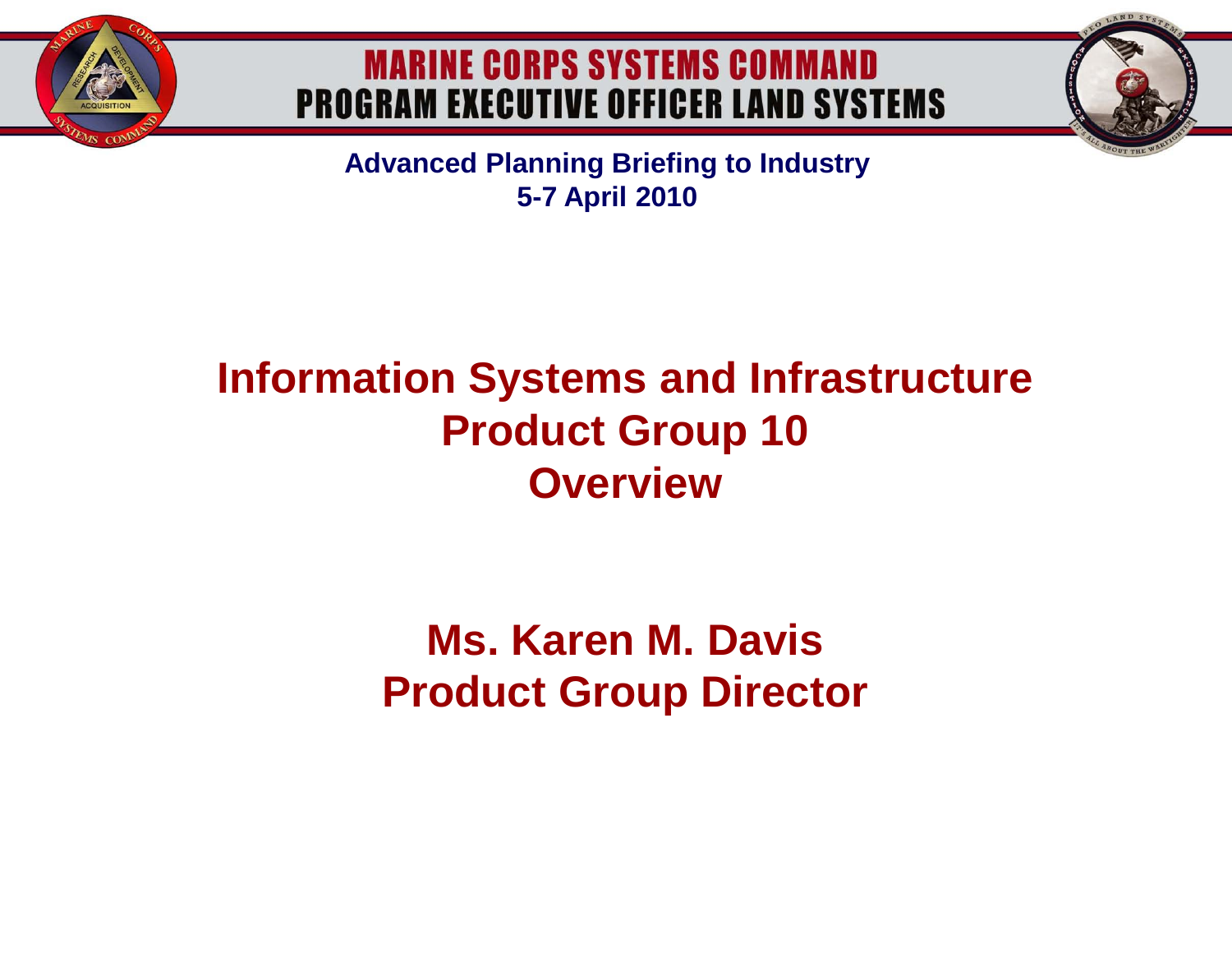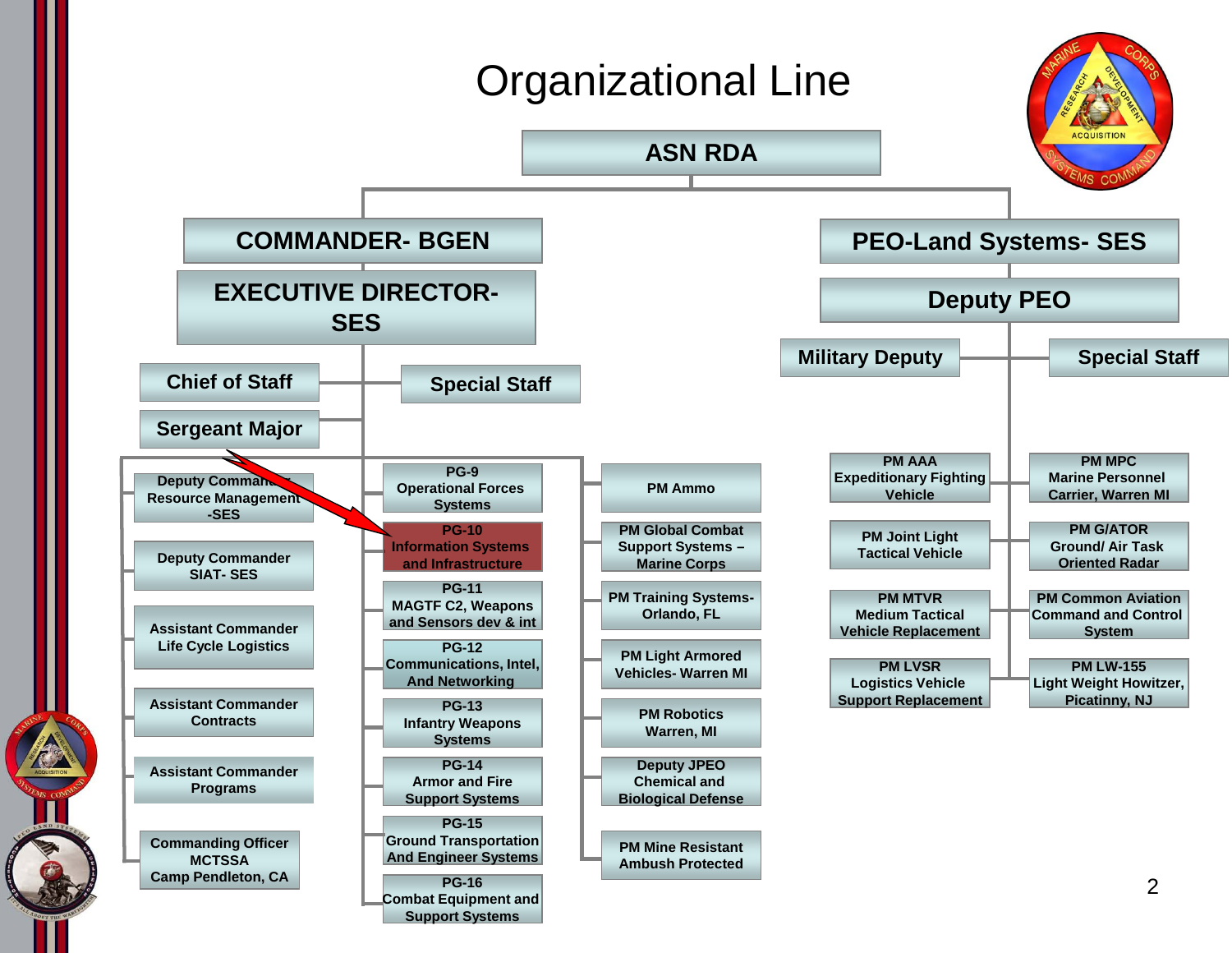### Information Systems and Infrastructure Product Group 10

Product Group Director Ms. Karen M. Davis

Strategic Business Team & Competency Leaders (CL) Program Management CL – Mr. Keith Lockett Program Management – Ms, Monica Smith Engineering CL - Mr. Ignacio Filgueira Logistics CL – Ms. Kathy Embrey Financial Management CL - Ms. Melinda Busansky Contracts CL - Mr. Dave Berry Manpower, Personnel & Training - Mr. Danny Hundley

Mission - Serve as the USMC's agent for design, acquisition and sustainment of the Information Systems and Infrastructure used to accomplish the Marine Corps Warfighting Mission.

Vision - Be the recognized leader in delivering forward-focused information technology solutions and capabilities.

Common Computing **Resources** Mr. Ken Beutel

Marine Corps Network Infrastructure Systems Mr. Al Cruz

Total Force IT **Services** Maj Ross Monta

Marine Corps Enterprise **Services** Ms. Deb Olson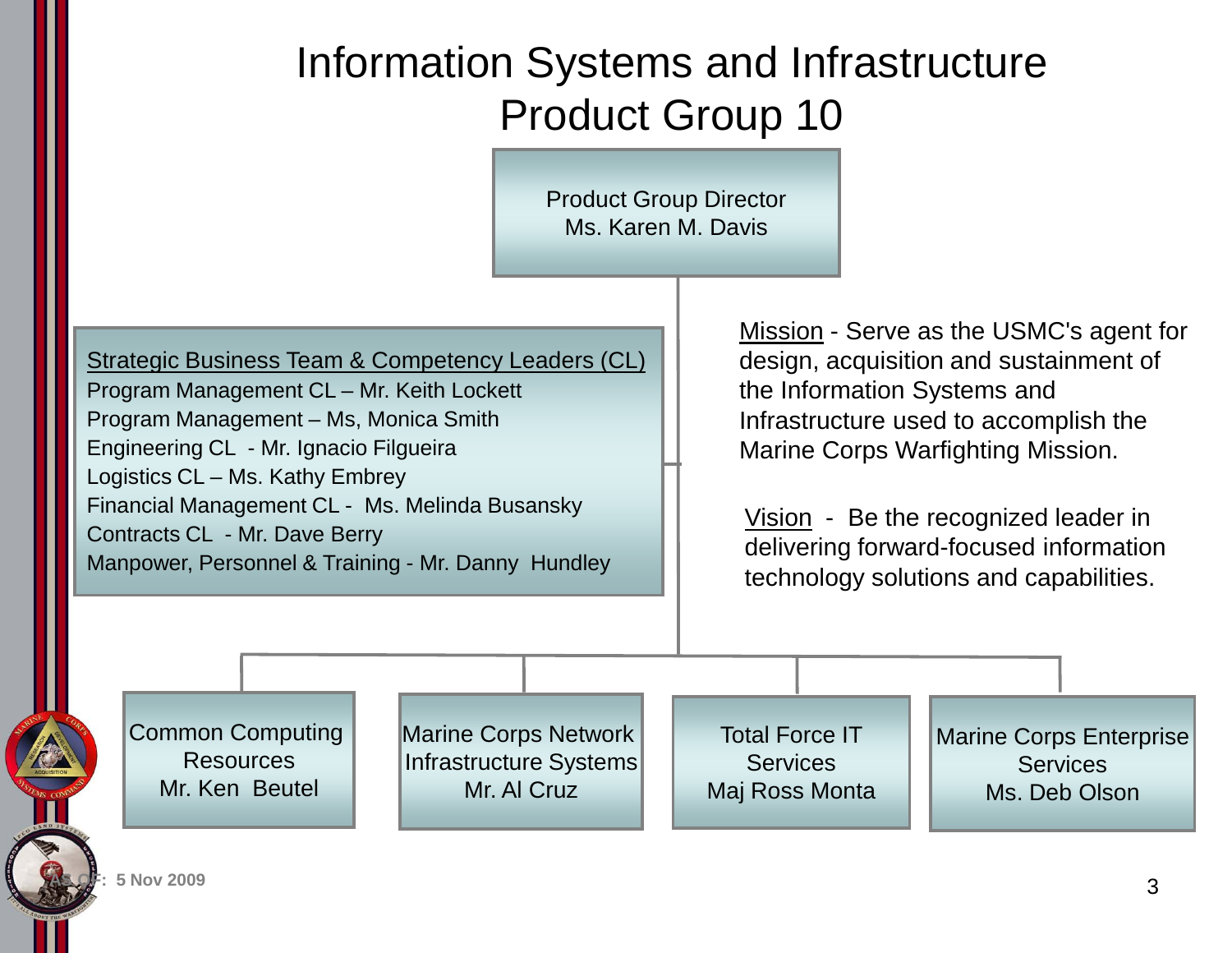#### FYDP Investments

| (\$ in Millions) | <b>FY10</b>       |            | <b>FY11</b> |            | <b>FY12</b> |            | <b>FY13</b> |       | <b>FY14</b> |       | <b>FY15</b>               |       |
|------------------|-------------------|------------|-------------|------------|-------------|------------|-------------|-------|-------------|-------|---------------------------|-------|
| <b>RDT&amp;E</b> | \$                | $16.4$ \\$ |             | $28.6$ \$  |             | $34.4$ \$  |             | 24.9  | $\sqrt$     | 22.9  | $\sqrt{3}$                | 21.4  |
| <b>PMC</b>       | $\boldsymbol{\$}$ | $115.9$ \$ |             | $273.6$ \$ |             | $227.6$ \$ |             | 291.3 | $\vert$ \$  | 205.8 | $\boldsymbol{\mathsf{s}}$ | 183.8 |

K,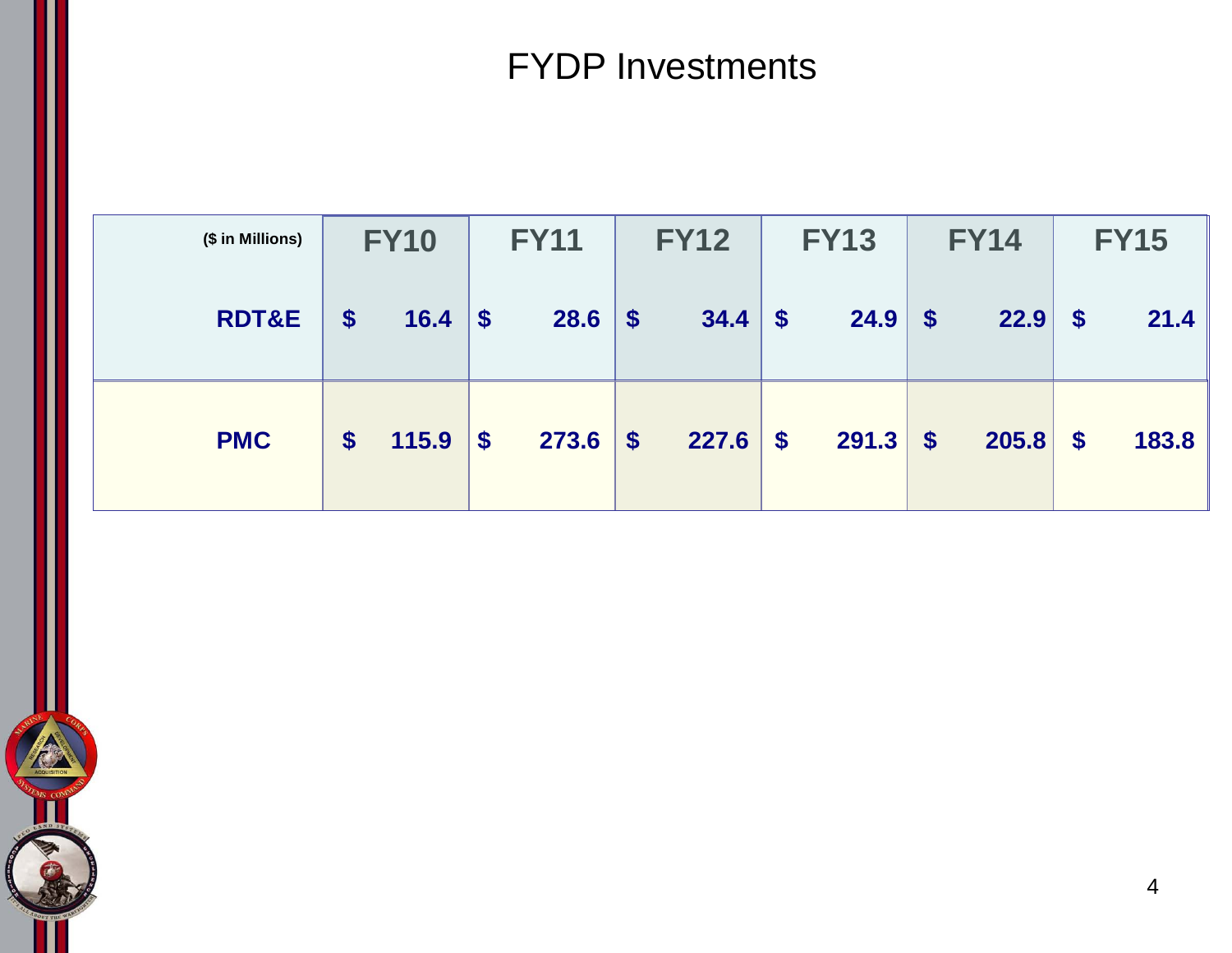# Marine Corps Network and Infrastructure Services Coordinating the USMC transition from today's IT environment into the future environment **Contractor owned Continuity of Government owned Services Contract and operated and operated** NGEN

|  | <b>FY 2009</b>                                         | <b>FY 2010</b>                 | <b>FY 2011</b>            | <b>FY 2012</b> | <b>FY 2013</b> |  |
|--|--------------------------------------------------------|--------------------------------|---------------------------|----------------|----------------|--|
|  | <b>NMCI Sustainment</b>                                |                                | <b>NMCI Contract Ends</b> |                |                |  |
|  |                                                        |                                |                           |                |                |  |
|  | <b>Continuity of Services Contract (CoSC) Planning</b> |                                |                           |                |                |  |
|  |                                                        |                                |                           |                |                |  |
|  |                                                        |                                |                           |                |                |  |
|  |                                                        |                                |                           |                |                |  |
|  | SIPR Refresh Infrastructure Upgrade                    | <b>SONIC Program of Record</b> |                           |                |                |  |
|  |                                                        |                                |                           |                |                |  |
|  |                                                        |                                |                           |                |                |  |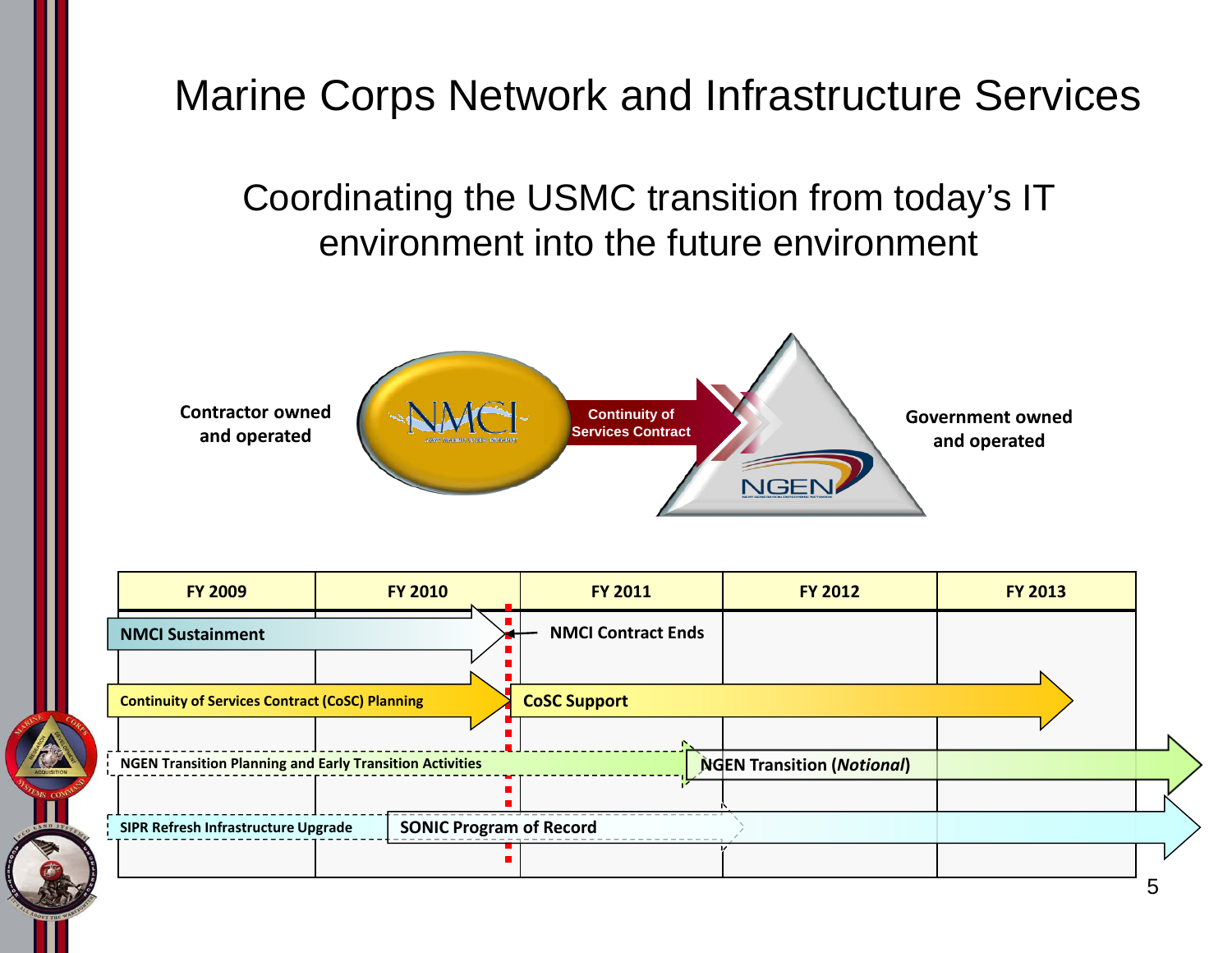# Total Force Information Technology Systems

#### Near-Term Program Initiatives

- Total Force Structure Management System (TFSMS)
	- Increment II Full and Open PDSS and SI
- Civilian Workforce Development Application (CWDA)
	- Full and Open PDSS and SI
- Manpower Assignment Support System (MASS)
	- Full and Open PDSS with Reengineering
	- Optical Digital Imaging Records Management System (ODI-RMS) – Full and Open PDSS
- Technical Engineering and Assistance Team (TE&AT) – CEoSS
- Automated Manifest System Tactical (AMS-TAC)
	- Full and Open PDSS and SI
- MAGTF Deployment Support System II (MDSS II)
	- Full and Open PDSS and New **Development**
- MAGTF Data Library
	- Full and Open PDSS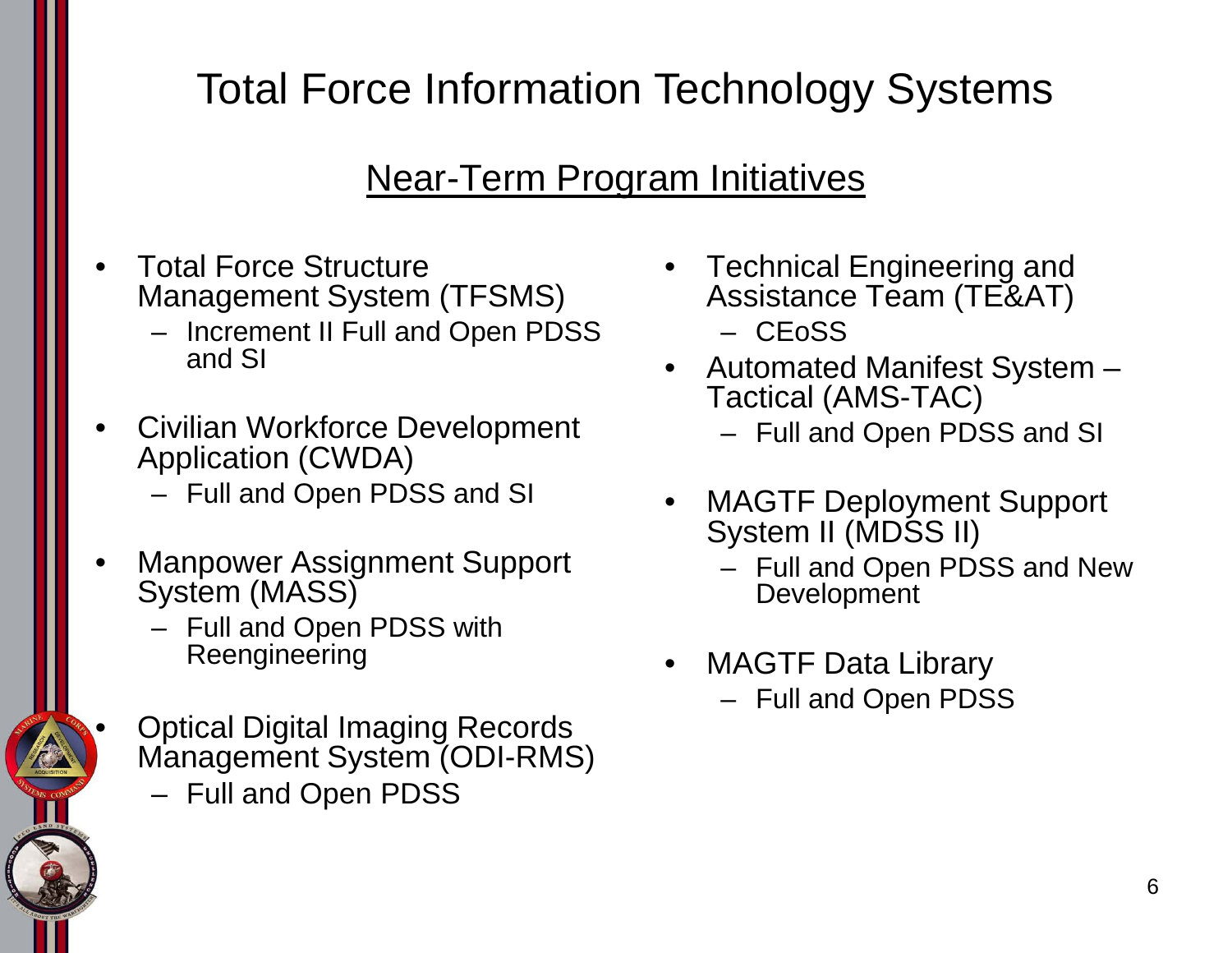## Common Computing Resources

#### Near-Term Program Initiatives

- Marine Corps Common Hardware Suite (MCHS)
	- Laptop and Desktop Indefinite Delivery Indefinite Quantity (IDIQ)
	- Network Devices, Services and Maintenance BPA/IDIQ
- Base Telecommunications Infrastructure
	- Outside Cable Plant (various bases)
	- Enterprise Switch/Voice Mail Software
- Defense Message System hardware refresh
- Systems, Standards and Technology
	- Enterprise Information Technology Services Management
	- Determine USMC-specific demonstration opportunities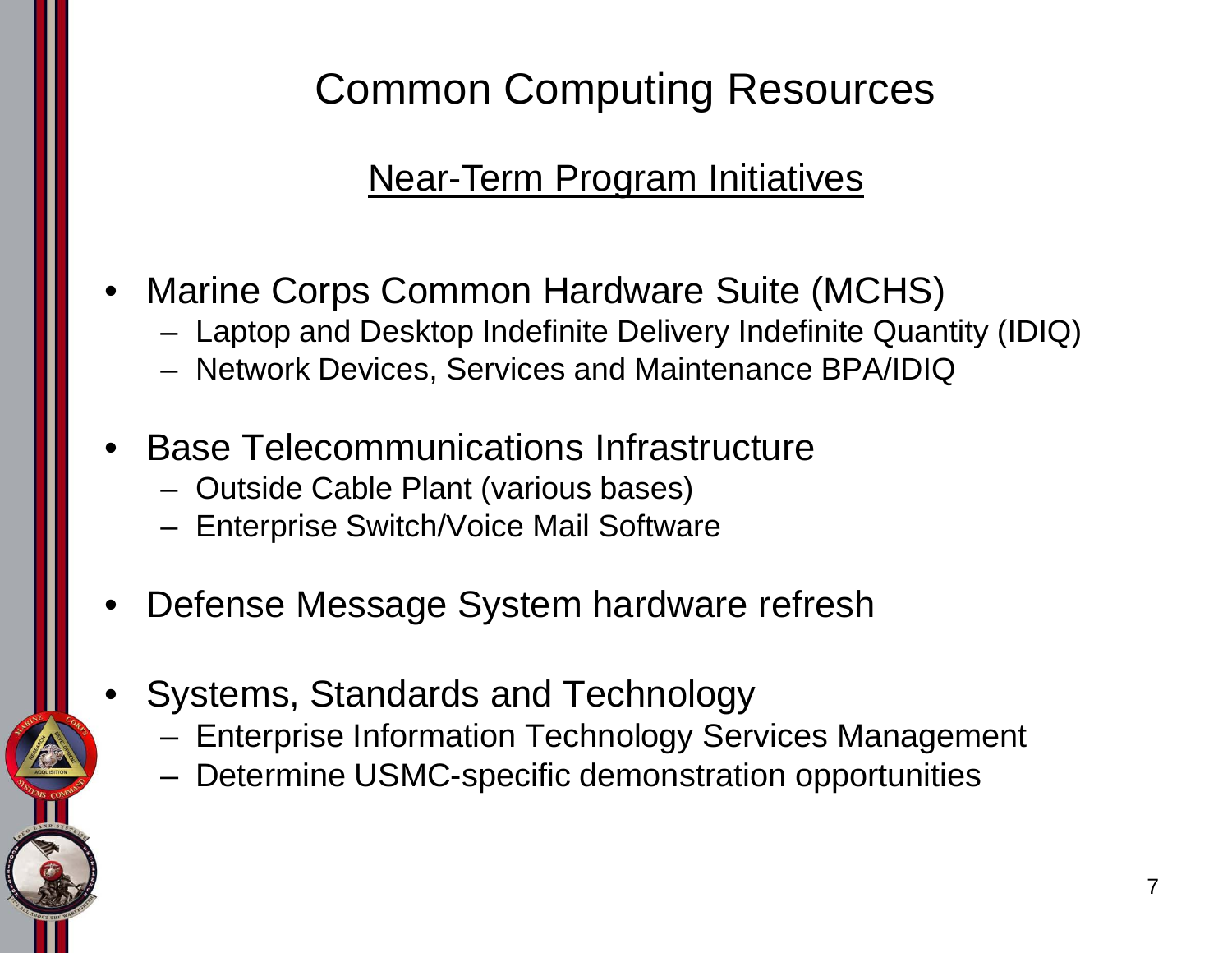### Marine Corps Enterprise Services Information Technology Services (MCEITS)



**MCEITS - Enabling computing and communications capabilities of the Marine Air-Ground Task Force Command and Control (MAGTF C2) Framework**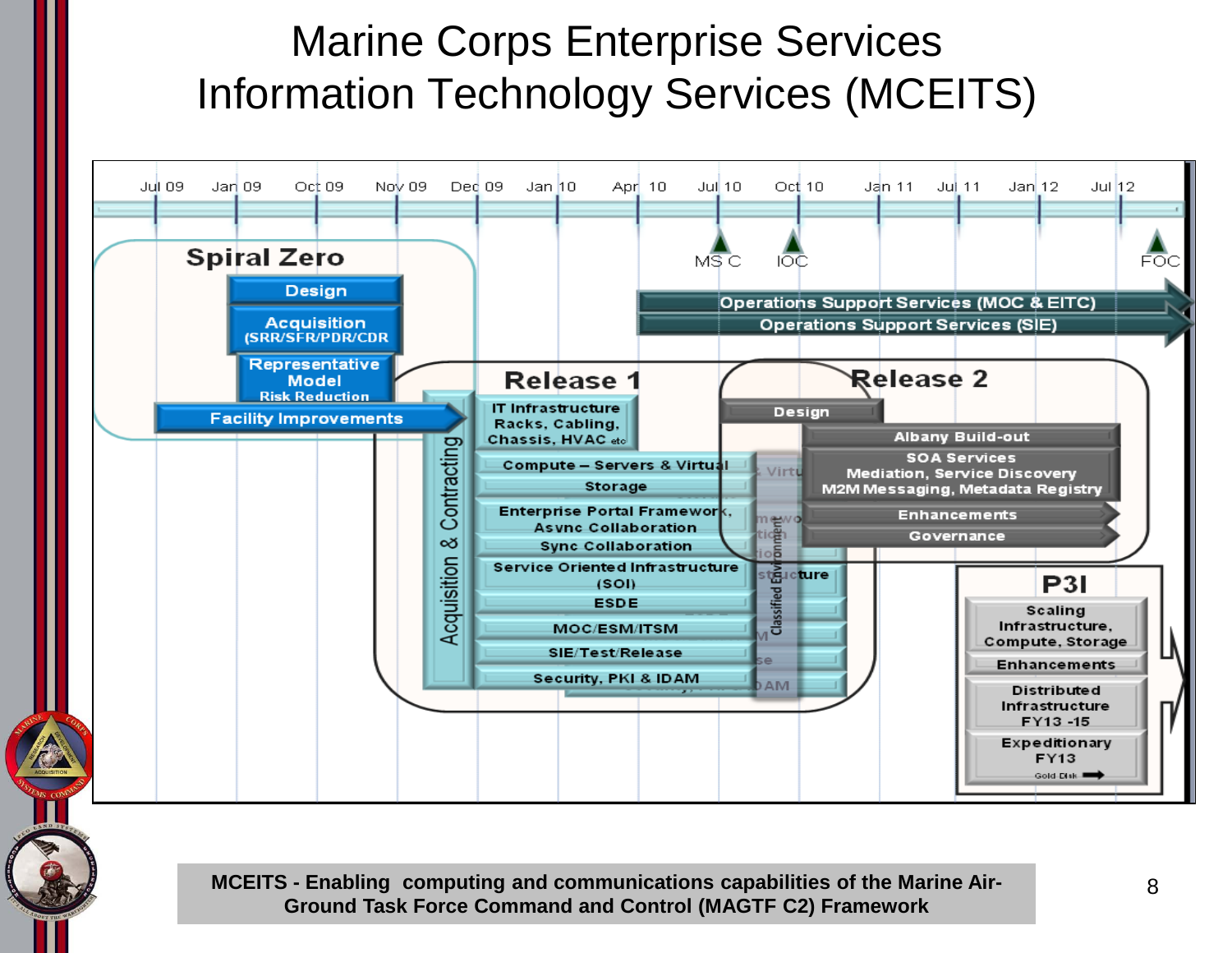# **Initiatives**

- Green IT
- Data Centers
- S&T in Computing
- Data Storage & Retrieval